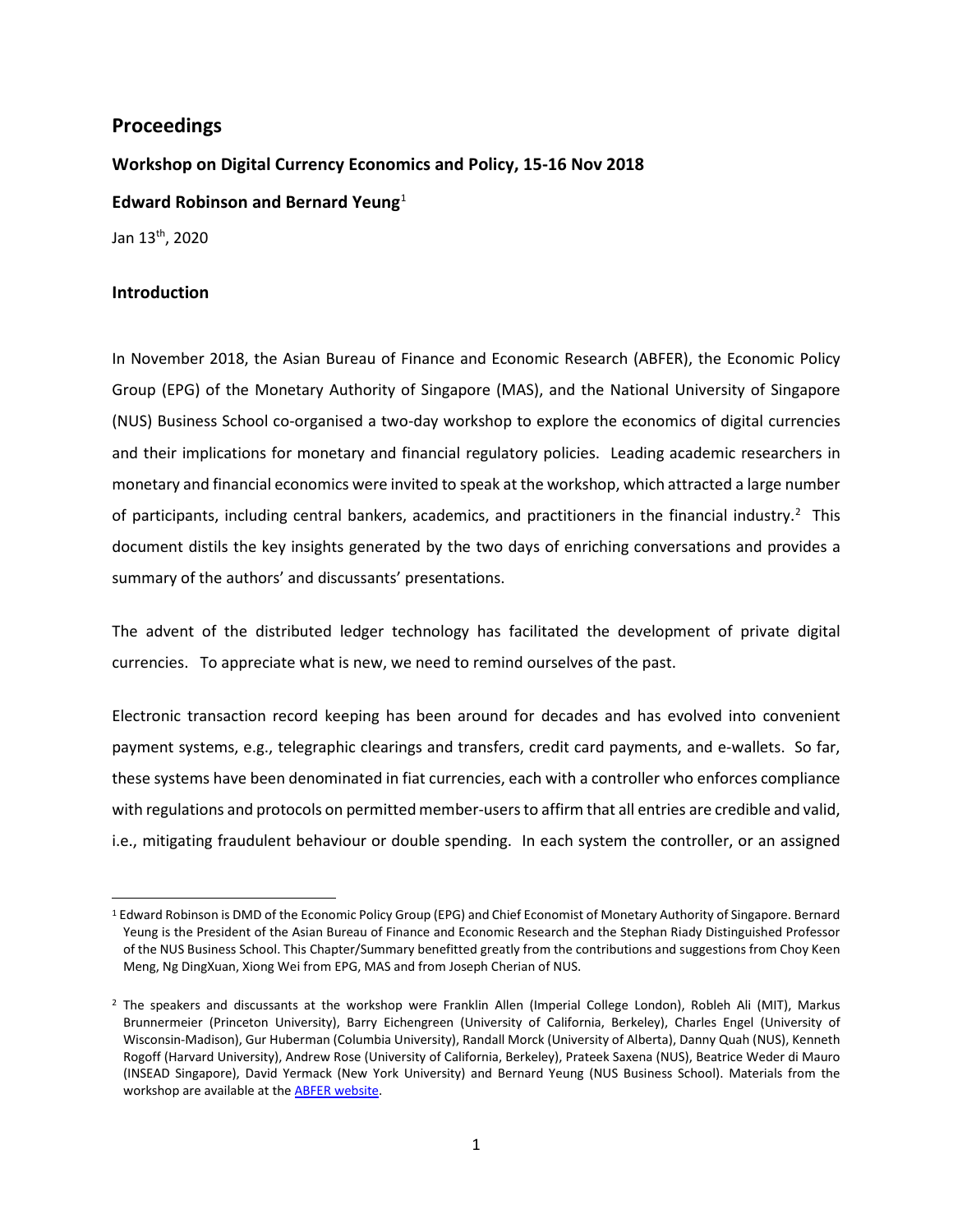operator, maintains a centralized ledger to keep track of transactions, attains correctness (and thus user trust), and strives for internal cost efficiency in administering the system. However, the cost efficiencies result in significant economies of scale which could deter entry even while the controlling party seeks to exploit the rents.

The distributed ledger technology, on the contrary, does not have a centralized controller. Instead, its built-in regulations and protocols lead to the distribution of all records, time stamped, to all users. The decentralized system allows all users to investigate and verify the integrity of the ledger.<sup>[3](#page-1-0)</sup> Furthermore, this "trust-no-human but just the technology" system does not have to be denominated in any fiat currency. In other words, the system's technology uses intrinsic regulations and protocols to ascertain *correctness*, allows free entrants and *decentralized* record keeping, and its unit of account can be itself, e.g., Bitcoin. In contrast, a centralized system is backed up by a controlling entity and often rested on fiat money which is issued by a monetary authority with mandates specified by the state. However, an open distributed ledger backed system, thus far, incurs substantial operation *costs* due to the computational requirements to verify that each entry follows the protocols.

The creation of private digital currencies leads to many fundamental questions. The discussions during the two-day conference focused on: (i) whether private digital currencies can be considered "money" and their impact on monetary policy and the international monetary system; (ii) whether central banks would issue their own digital currencies and the impact of such actions; and (iii) the usage of the distributed ledger technology in the financial system.

## **II. Private digital currencies as money and their impact on monetary policy and international monetary system**

Present day monetary systems are already mostly digital with a trusted third party keeping track of transactions on a centralized ledger. These transactions involve customer deposits held with commercial banks, and bank reserves held by commercial banks with the central bank. The latter, together with cash

<span id="page-1-0"></span> $3$  A distributed ledger may be permission free or permission based. In the case of Bitcoin, the distributed ledger is open; an entrant just needs to run the software necessary to conform to the protocol (e.g., to mine a Bitcoin). Currently, some applications of the distributed ledger technology impose a permission requirement.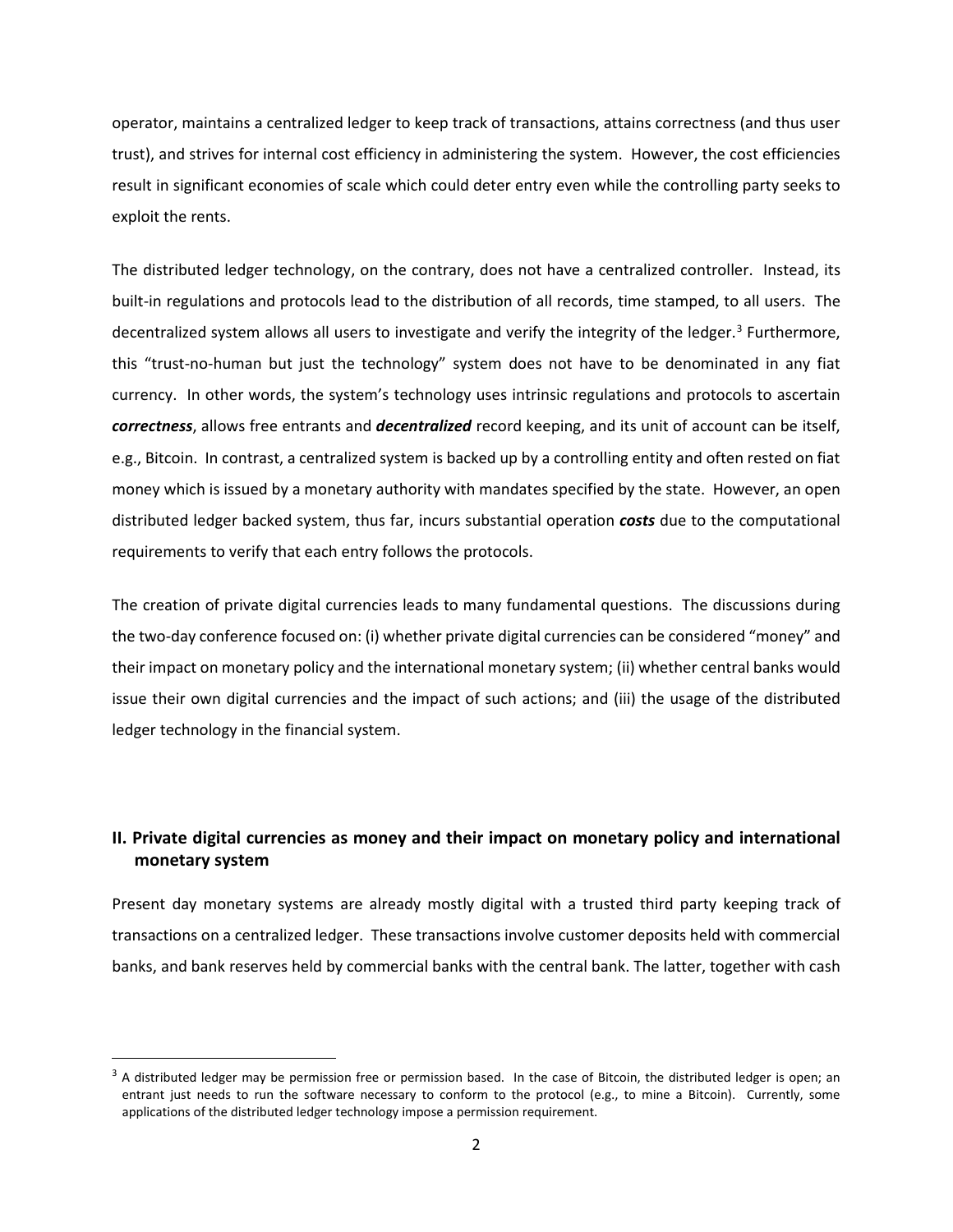in circulation, forms the monetary base which is the basis for money creation by commercial banks through lending (and deposit) activities.

As described above, the distributed ledger-based system allows the development of a unit of account and possibly a medium of transaction by-passing any centralized third party, including the government. Naturally, one would question whether this technology-driven digital entity truly constitutes money and how its introduction would impact the monetary system and policy. Currently, private digital currencies, even in aggregate, are fairly insignificant, and they cannot yet be money for a number of reasons.

First, there is an efficiency consideration. Historically, there has been a tendency for currency and coin issuance to be increasingly concentrated in the hands of the central government. Using a uniform stable currency enhances informational efficiency; in contrast, having multiple currencies increases the costs of acquiring information on relative prices and on the credibility of each of the different currency issuers. Currently, high volatility in the prices of private digital currencies impedes their ability to serve as a unit of account and medium of transaction, although a limited few could serve as a store of value.

Second, stable money, serving as a unit of account and medium of transaction, including for taxation and redistribution purposes, is a public good that is too important to be left to a decentralized system. Moreover, publicly-used money needs to be managed to secure price and financial stability, and counter business cycles. Currently, it is not clear if private digital currencies can be algorithmically designed to carry out these functions. Price and financial stability is a public good, justifying governments' historical concern with retaining control over monetary management.

Third, there is an issue of mitigating socially undesirable behavior. Private digital currencies allow for anonymous transactions, many of which may arise from socially undesirable or illegal activities. A government may then have to limit the proliferation of private digital currencies which allow anonymous transactions. A state can reduce the liquidity of private digital currencies simply by prohibiting their conversion into legalised currencies. Indeed, if governments can cooperate internationally to make all private digital currencies non-convertible, they can drastically reduce their use in tax evasion and other illegal transactions.

The original motive for developing private digital currencies, e.g., Bitcoin, may include weakening the government's monopoly on seigniorage, but the world's monetary authorities have been successful in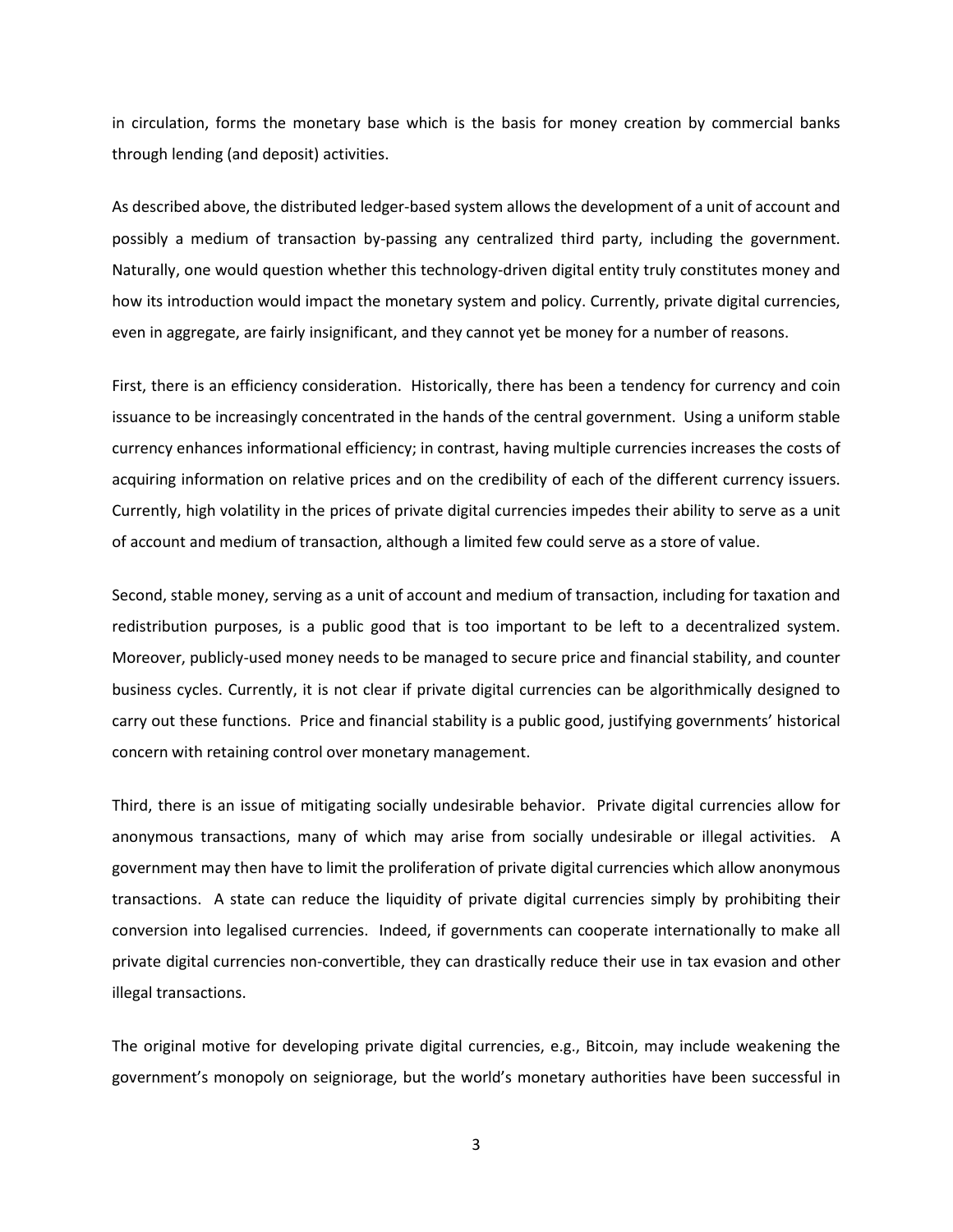keeping prices stable, except in a few countries with political instability or a high level of corruption<sup>[4](#page-3-0)</sup>. Internationally, stable fiat currencies can serve as substitutes to unstable currencies and thus constrain a government's ability to impose a high inflation tax. Finally, while the development of private digital currencies may stem from some people's desire to be independent of centralized control in transactions, this conflicts with the public's preference for stable money.

In summary, the likelihood of private digital currencies, as currently designed, replacing national currencies is likely to be limited at this point. Given that the share of overall transactions involving private digital currencies also remains relatively small, their effects on monetary policies or the international monetary system are also likely to be insignificant at present, aside from possibly helping to loosen somewhat the effects of capital controls. Last but not least, one should be cautious in using private digital currencies as investment and retirement products because they are unregulated and may not be backed by any underlying asset.

#### **III. Central Bank Digital Currency**

Central banks may opt to issue their own digital currency, which is referred to as a Central Bank Digital Currency (CBDC). It can be made accessible throughout the economy or only at the wholesale level. In a 2018 survey of central banks, 69% said they were studying the implications of introducing a CBDC. However, central banks are generally cautious and not many are currently committed to the actual issuance of CBDCs.<sup>[5](#page-3-1)</sup> There are both positive and negative considerations associated with the issuance of a CBDC.

The positive considerations stem from the fact that CBDC accounts provide a useful source of economic data and facilitate effective and flexible monetary policy.

First, CBDC transactions contain detailed microeconomic data and thus convey information on economic trends that may be used to inform monetary policy.

<span id="page-3-0"></span> <sup>4</sup> Currently high inflation countries include Venezuela, Zimbabwe, South Sudan, North Korea, Argentina, Iran, Sudan, Liberia, Haiti, Sierra Leone, Angola, Ethiopia, Turkey, Uzbekistan, and Nigeria ranging from 282,973% to 11%.

<span id="page-3-1"></span><sup>5</sup> See slides 6 and 8 of Dr. Agustín Carstens's powerpoint presentation during the workshop. These slides indicate that the numbers are drawn from BIS's Committee on Payments and Market Infrastructure central bank survey on CBDC and digital tokens. (Dr. Agustín Carstens is General Manager, Bank for International Settlements.)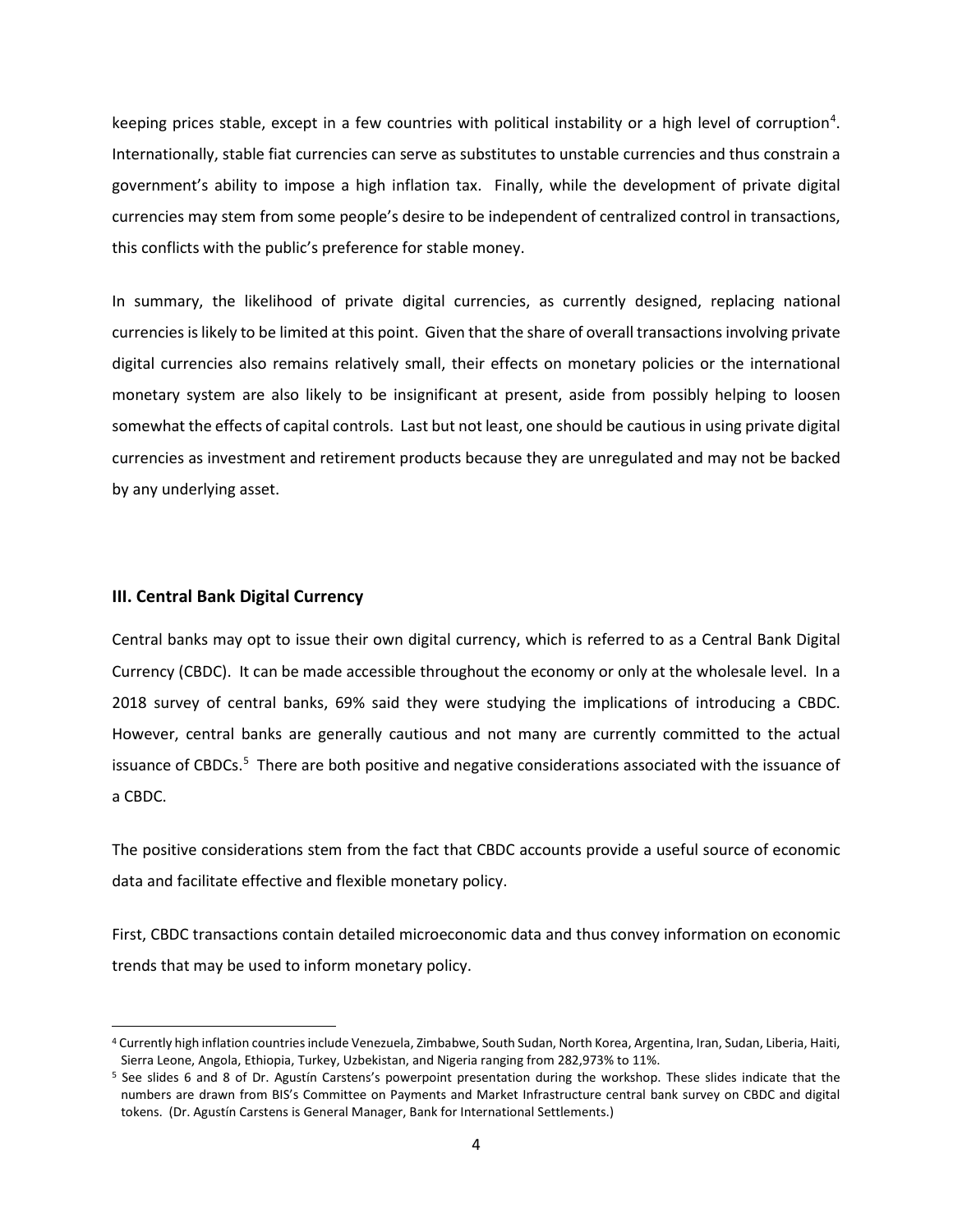Second, a CBDC can strengthen monetary policy transmission mechanisms, especially if every citizen has a CBDC account. As funds can move expediently between CDBC and bank accounts, banks have to offer deposit rates closely tied with the CBDC interest rate, leading to more immediate monetary policy transmission. A central bank can even perform targeted money creation to stimulate aggregate demand in specific segments of the economy.

Third, CBDC can result in more flexible monetary policy: if cash is abolished, a central bank will then be able to impose negative interest rates on CBDC.

Fourth, CBDC accounts, if made widely accessible, can improve financial inclusion.

However, we do have to be aware that these latter uses of CBDC blur the boundaries between monetary and fiscal policies, including redistribution policy.

Meanwhile, the negative considerations stem from the structural impact that the creation of CBDC may have on the country's financial system.

First, through a CBDC, citizens can hold deposits at the central bank, which raises the number of digital transactions performed at the central bank. This creates concentrated operation risks (e.g., exposure to relentless hacking) and calls for system back-ups in a geographically diverse manner.

Second, central banks would have to absorb the responsibility of "knowing your clients"; that is, safeguarding against money laundering and similar illegal transactions becomes a direct central bank responsibility.

Third, demand for safe assets may lead to depositors reallocating funds from commercial bank deposits to CBDC, eventually leading to what resembles a "narrow banking" system where CBDC becomes "narrow" money. Also, the digital system facilitates savers' fund movements between private sector banks and the central bank. Banks will have to directly source deposits from the central bank or to offer deposit rates very close to the CBDC deposit rate. Further, the system raises the efficiency of fund transmission but reduces banks' potential payment intermediation income. How these changes will impact commercial banks' risk-taking behaviour is unclear. However, the view is that there will be rapid "runs" whenever a bank shows signs of weakness. While this may (or may not) make individual banks more risk-averse, system-wide financial stability may be weakened. A central bank can provide deposits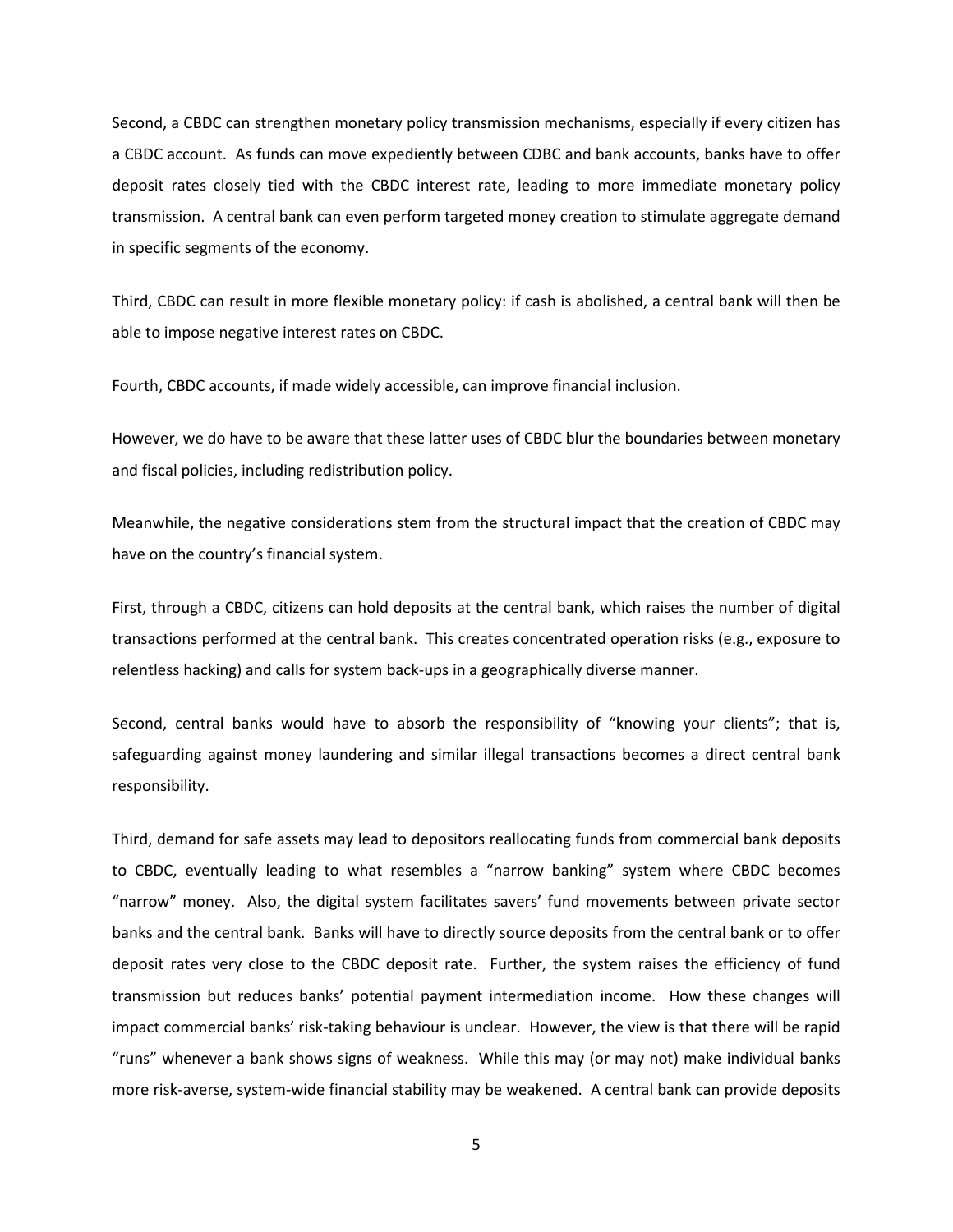to commercial banks to safeguard adverse spillovers, but this potentially increases the prominence of the central bank's role as lender of last resort and gives rise to increased concerns over moral hazard in the commercial banking system.

Fourth, as the potential dominance of the central bank in the payments system could negatively impact banks' and big tech companies' potential earnings from managing payments, there may be strong resistant to the creation of an open CBDC.

These positive and negative considerations clearly justify central banks' exhaustive ongoing work on understanding and exploring CBDCs and the related technology.

#### **IV. The usage of the distributed ledger technology in the financial system**

Undeniably, the distributed ledger technology (DLT) that underlies many new private digital currencies could potentially lead to revolutionary changes in the financial system.

A distributed ledger (DL) system is more transparent, auditable and resilient than a centralized ledger system. The DL system records transactions or contracts in a decentralized manner across different locations and people, with each record being time stamped. Hence, the full transaction history is visible to anyone. The open records' reliability and accuracy rest *not* on the capability and integrity of a central authority. Rather, information is typically etched on the decentralised ledger using cryptography and can be modified only using keys and cryptographic signatures. The resultant database is harder to modify and more resistant to cyber-attacks than centralized ledgers (because all the distributed copies need to be attacked simultaneously).

Earlier generations of DLT tended to be slow in processing transactions and costly to operate and were thus not very scalable. For example, Bitcoin is based on a type of distributed ledger technology known as the blockchain – a sequence of chained blocks. Acquiring the proof of work to become a part of the chain greatly slows down operation and raises costs. Other decentralised ledgers have resorted to restricting access to only a subset of permissioned users; this prevents fraudulent changes to the ledger while reducing the costs of processing transactions. Indeed, some business-to-business transactions have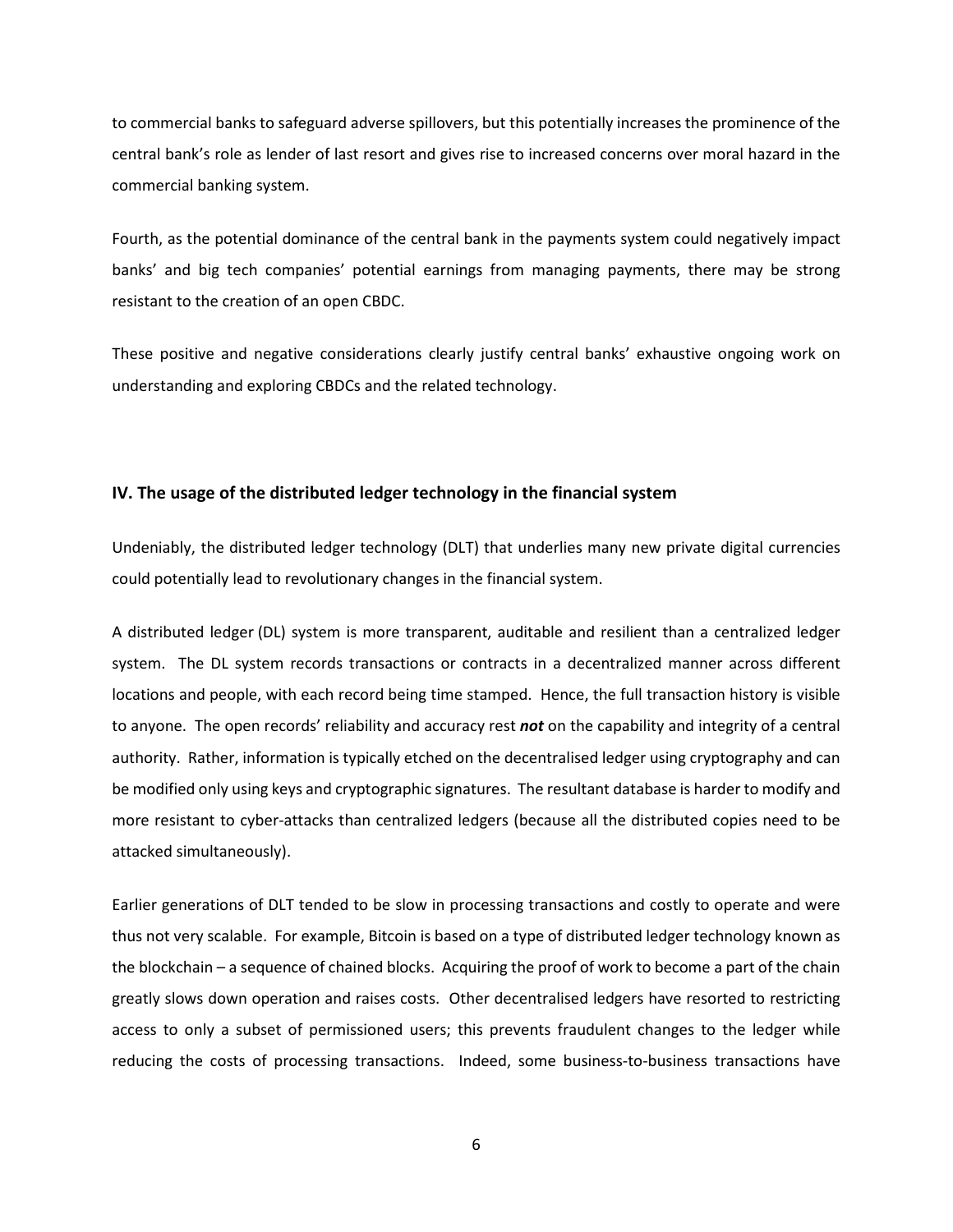begun using private permission-based blockchain systems, leading to more efficient and scalable distributed ledger record keeping.<sup>[6](#page-6-0)</sup>

The resilience, auditability and scalability properties together have led to efficiency enhancing applications in Singapore's financial system. "Project Ubin" allows MAS to offer a central bank digital Singapore dollar on a distributed ledger platform for inter-bank transactions. The platform allows for decentralized netting of payments but preserves privacy, allows tokenization of physical assets, and results in improvements to efficiency, cost, speed and risk management in cross border transactions.<sup>[7](#page-6-1)</sup> Such systems can be extended to increase the efficiency and security of DLT-based payments systems. Likewise, the distributed ledger technology can be expanded to raise efficiency and speed in currently cumbersome trade financing arrangements. Many big-tech companies in Asia and the US are developing such systems, e.g., Libra, that save on payment intermediation costs and expand clients' choices.

Besides the application to payments, DLT has also been increasingly harnessed for another key function of the financial system – borrowing and lending services. However, both regulators and investors need to exercise caution. For example, as discussed in the workshop, ICOs allow firms to borrow by issuing coins which can then be traded on cryptocurrency exchanges. This enables firms to raise funds from international investors without having to meet local legal standards of issuing debt or equity. However, the lack of regulatory oversight has led to relatively high instances of scams among ICOs. There is a need to regulate ICOs to ensure that only qualified investors can participate in them. Yet, even seasoned investors need to have the right skills in computer science, law and finance to invest in ICOs.

#### **V. Taking Stock**

The discussions in the workshop were useful in clarifying the manner in which private digital currencies could prove destabilising. While the jury is still out on this, current private digital currencies do not carry out significant roles as a unit of account and a medium of payment, and are a relatively small asset class at this point. At present, they therefore have a negligible impact on monetary policy and the international

<span id="page-6-0"></span> <sup>6</sup> See Ali, Robleh, (2019). "Cellular Structure for a Digital Fiat Currency," MIT Digital Currency Initiative, paper presented at the workshop.

<span id="page-6-1"></span> $<sup>7</sup>$  This project is the collaboration between MAS, the Singapore Exchange, banks, technology companies, and academic</sup> institutions. At a later stage, Project Ubin was linked with Project Jasper of the Bank of Canada.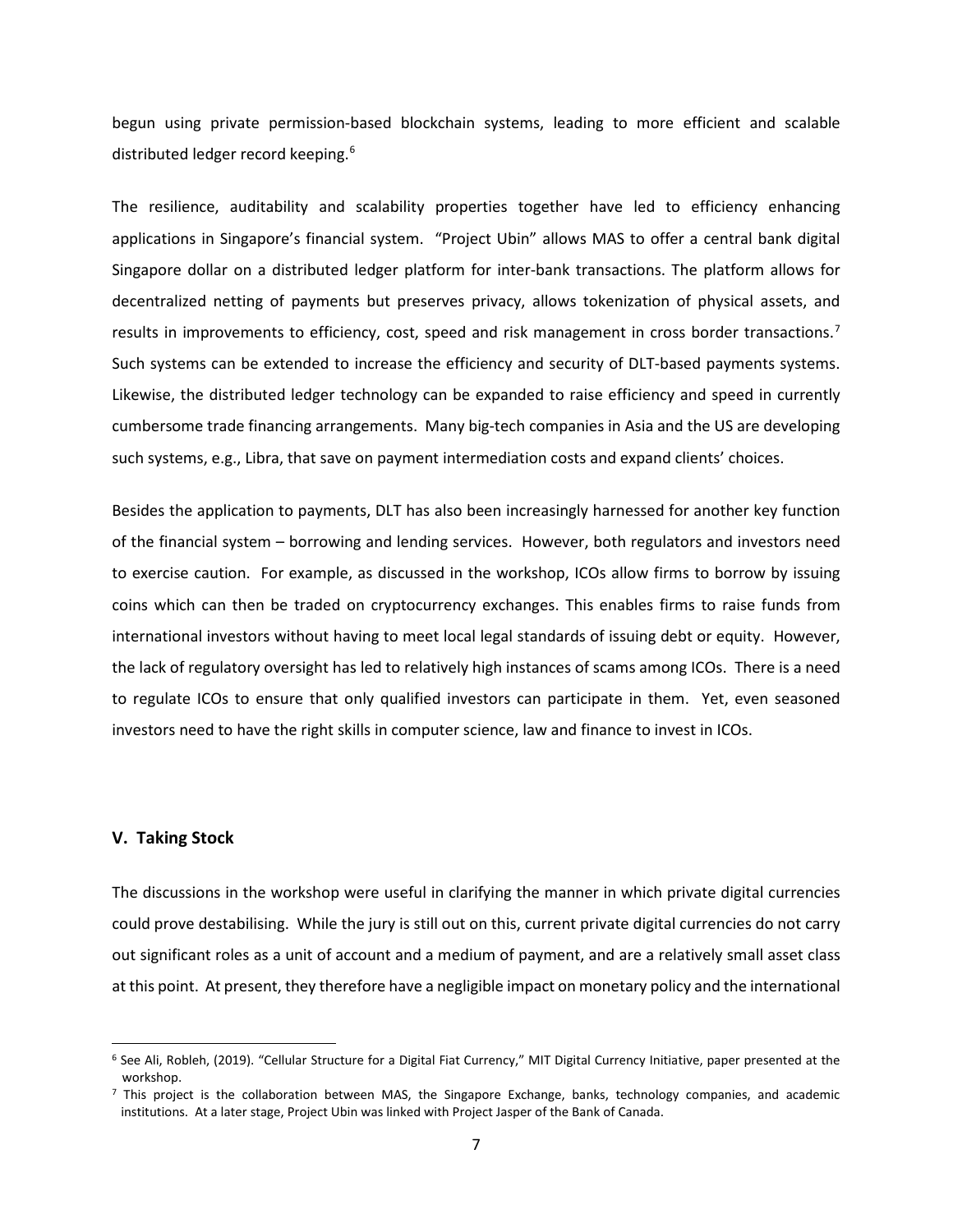monetary system. However, they may slightly boost international payment flows, and can facilitate the conduct of anonymous transactions, some of which could stem from illegal activities.

The participants also provided a framework to evaluate the prospects of CBDC. A monetary system with CBDC implies a greater degree of movements of deposit funds between CBDC accounts and deposit accounts. It raises the effectiveness of monetary policy as the CBDC interest rate and bank deposit rates will be closely tied because they are close substitutes. If cash is eliminated, central banks can even implement negative interest rate policies. Data from CDBC accounts will also give the central bank potentially valuable information about the economy. Yet, CBDC's potential impact on the structure of a financial system deserves a high level of attention. CBDC deposits may displace traditional bank deposits and may also become narrow money, with the central bank becoming fund provider for commercial sector financial intermediation. Fluid movements of funds between CBDC accounts and bank deposit accounts may increase financial institutions' exposures to runs. Banks may reduce their risk-taking but the overall impact on financial stability is unclear. Clearly, a central bank will have to be more vigilant in safeguarding financial stability and against banks' moral hazard behavior. Finally, concentrating transactions at the CBDC level may create significant operation risk at the central bank.

Finally, the workshop provided greater clarity on the usage of the distributed ledger technology in the financial system. Innovative applications of distributed ledger technology, particularly those that economize on operation cost, can be efficient, resilient and scalable. The key is that the technology, given its distributed record keeping, is more resilient to cyberattacks than centralized record keeping and the "intrinsic to technology" user rules and regulations allow for greater user trust. These innovations have the potential to increase efficiency for within and cross border payments, trade financing, and the like, all of which reduce the reliance of centralized control and transform current practices.

#### **VI. A summary of the presentations and discussions**

The following is a summary of the presentations and discussions in the workshop.

*Mr. Edward Robinson, DMD and Chief Economist, MAS,* gave the opening remarks. He pointed out that electronic money and payment systems are not new, with the US Federal Reserve making telegraphic transfers in the 1910s and credit card payments beginning in the 1950s. These innovations have made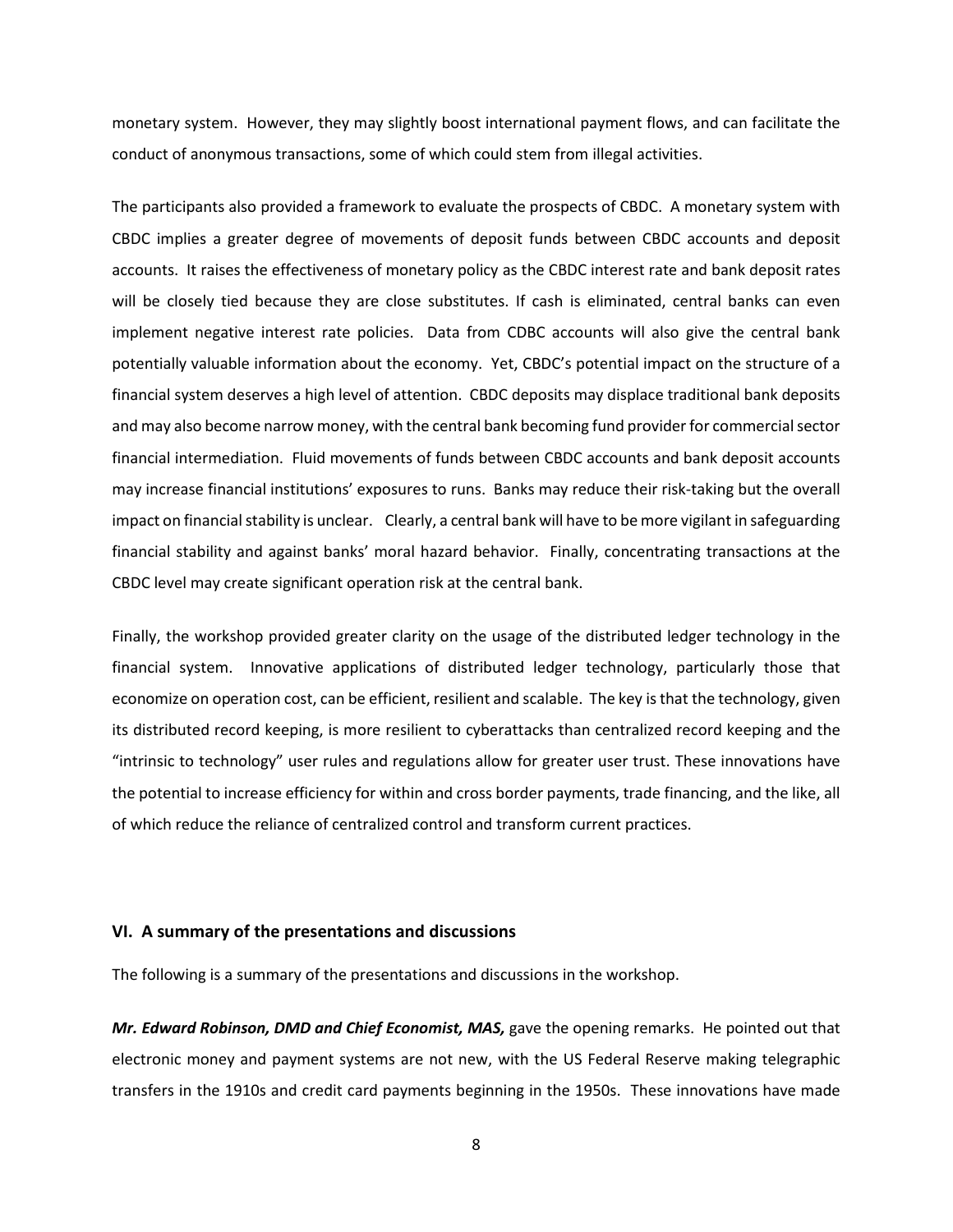payments more efficient but have not impacted the monopoly of fiat monies. Supply of private digital currencies, enabled by encryption technology, first appeared around 2008. While this has increased over the years, their share of transactions is currently still limited. A fundamental understanding of the demand side and the underlying technology is called for. In a global environment where central banks have generally managed to keep inflation in check, the demand for private digital currencies does not seem to be driven by the need to mitigate seigniorage. Rather, Mr. Robinson noted that private digital currencies cater to the demand for increased anonymity and privacy in transactions. Nevertheless, such anonymity may also facilitate transactions stemming from illegal activities. Furthermore, the advance of the technology may have other effects on the payments and financial systems. Thus, the distributed-ledger technology behind digital currencies may be a supply-driven innovation shock. He also pointed out that the privilege of currency issuance brings with it an enormous responsibility – in safeguarding the integrity of a country's supply of money.

With these and many other important questions in the minds of academics, practitioners and policymakers, Mr. Robinson encouraged a vigorous intellectual discourse on digital currency based on established paradigms in economics and finance, in order to develop an internally consistent narrative on this fast-moving development. With this objective in mind, MAS, ABFER and NUS collaborated to organize this workshop, gathering globally renowned experts to discuss the implications of new digital currencies from a range of perspectives, including the history of currencies, monetary theory and policy, financial structures, and technological developments in DLT.

In his Keynote speech, *Professor Rogoff of the Harvard Kennedy School*, drew the audience's attention to two issues: digital currencies as a form of money and the implications of using the technology underlying it. He highlighted several important policy concerns.

Private digital currencies allow anonymity in their use. Yet, Prof Rogoff argued that functions such as the unit of account, the medium for final clearing of transactions among financial institutions, and especially the payment of taxes and transfers are simply too vital for modern-day countries to leave in the hands of a decentralized private sector system. He argued that, "The long history of currency innovation teaches us that the private sector innovates, but in due time the government regulates and appropriates. The same will eventually be true for innovations in digital currencies. … Indeed, governments will surely in due time have the capacity to issue secure digital currencies." He believed that trusted party "permissioned" systems will almost surely dominate "permission-less systems" in which private digital currencies reside.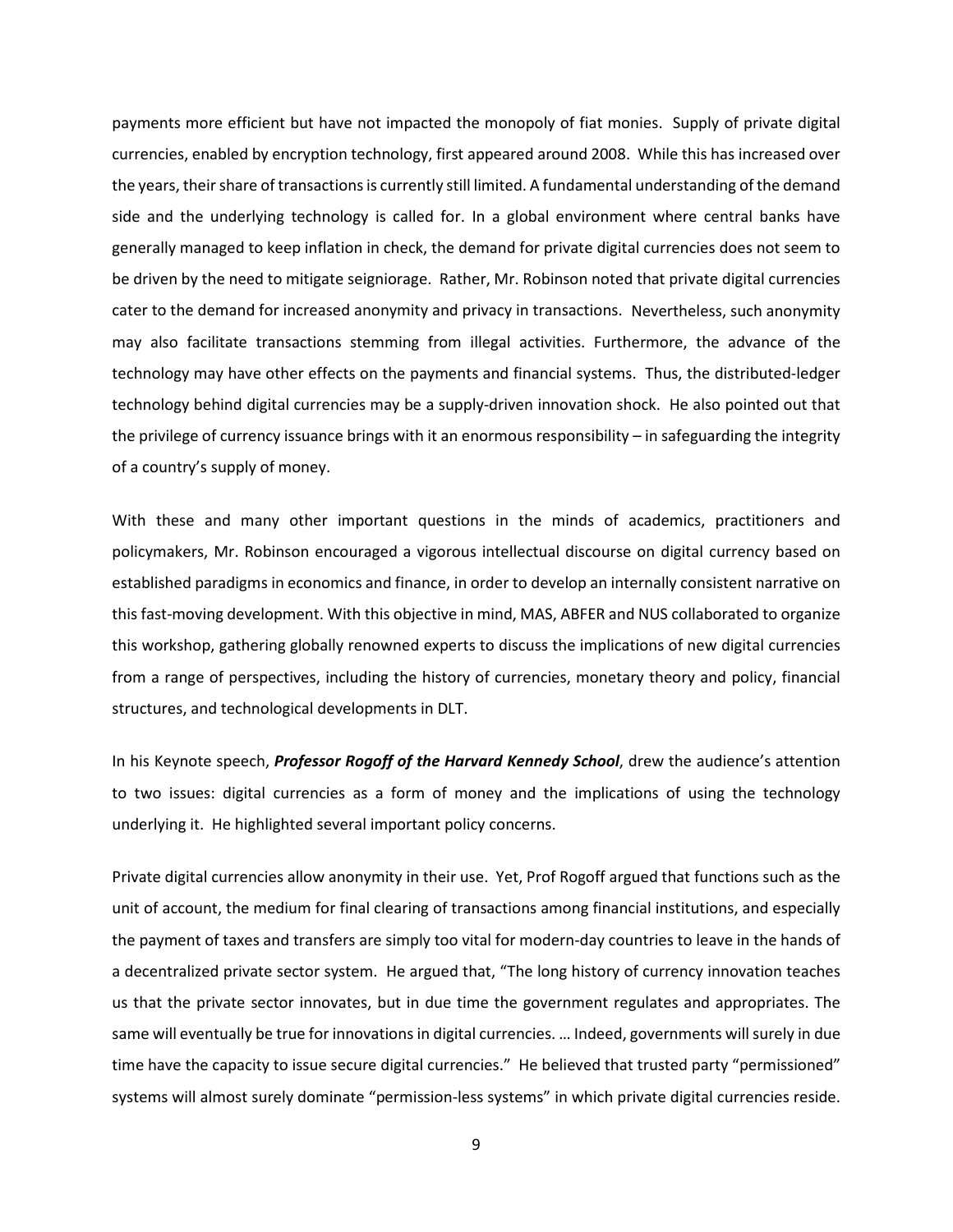The main issue with central bank digital currencies is disintermediation, similar to having only narrow banks**.**

Prof. Rogoff explained that, as a technological innovation, blockchain has a vast number of actual and potential applications outside the payments system, ranging from providing faster and better ways to have digital signatures to providing a completely different means for social networking. In terms of applications to payments system, the technology can provide cheaper, faster, and more secure payment rails, reducing the monopoly and related profits captured by credit and debit card clearing systems. Central banks have been perfectly content to allow the development of superior transactions technologies while keeping a watchful eye on price and financial stability. They will also put a significant premium on regulating anonymity. The important regulatory tradeoff is between unleashing the technology's potential for improving efficiency versus safeguarding the security and stability of the financial system.

*Prof. Barry Eichengreen of UC Berkeley* delivered the first workshop paper, *"From Commodity to Fiat and Now to Crypto: What Does History Tell us?"*. His presentation focused on: (i) providing an historical perspective on the evolution of currency; (ii) using historical records to provide an analysis of stable coins, and; (iii) analyzing the cases for and against central bank digital currency.

History has shown a tendency for currency and coin issuance to be increasingly *concentrated* in the hands of the central or federal government. There are two explanations. First, from the earlier days when the modern state system emerged till the end of the 18<sup>th</sup> Century, central governments needed to wield control over currency creation (and seigniorage) in order to mobilize resources for national defense and in case of emergencies. Second, with the evolution of modern financial systems since the 19<sup>th</sup> Century, government monopoly of money issuance, either *de facto* or *de jure*, rests on the economic efficiency of a currency that is both uniform (because there is only one issuer) and stable (because it is issued in economically appropriate amounts, for example, by an independent central bank with a politicallyassigned mandate to pursue price stability). A uniform currency reduces information costs because utilizing a reliable issuer's currency makes it unnecessary to have information about the creditworthiness of each and every issuer. By the same token, the digital payment services provided by Visa and Mastercard are attractive because they are information insensitive: the credit card companies protect sellers from buyers' default risk and a dollar on a credit card is convertible into a dollar one-to-one. This consideration implies that the costs of producing and obtaining information about changes in the actual and prospective value of privately issued digital currencies is an obstacle to their wider utilization.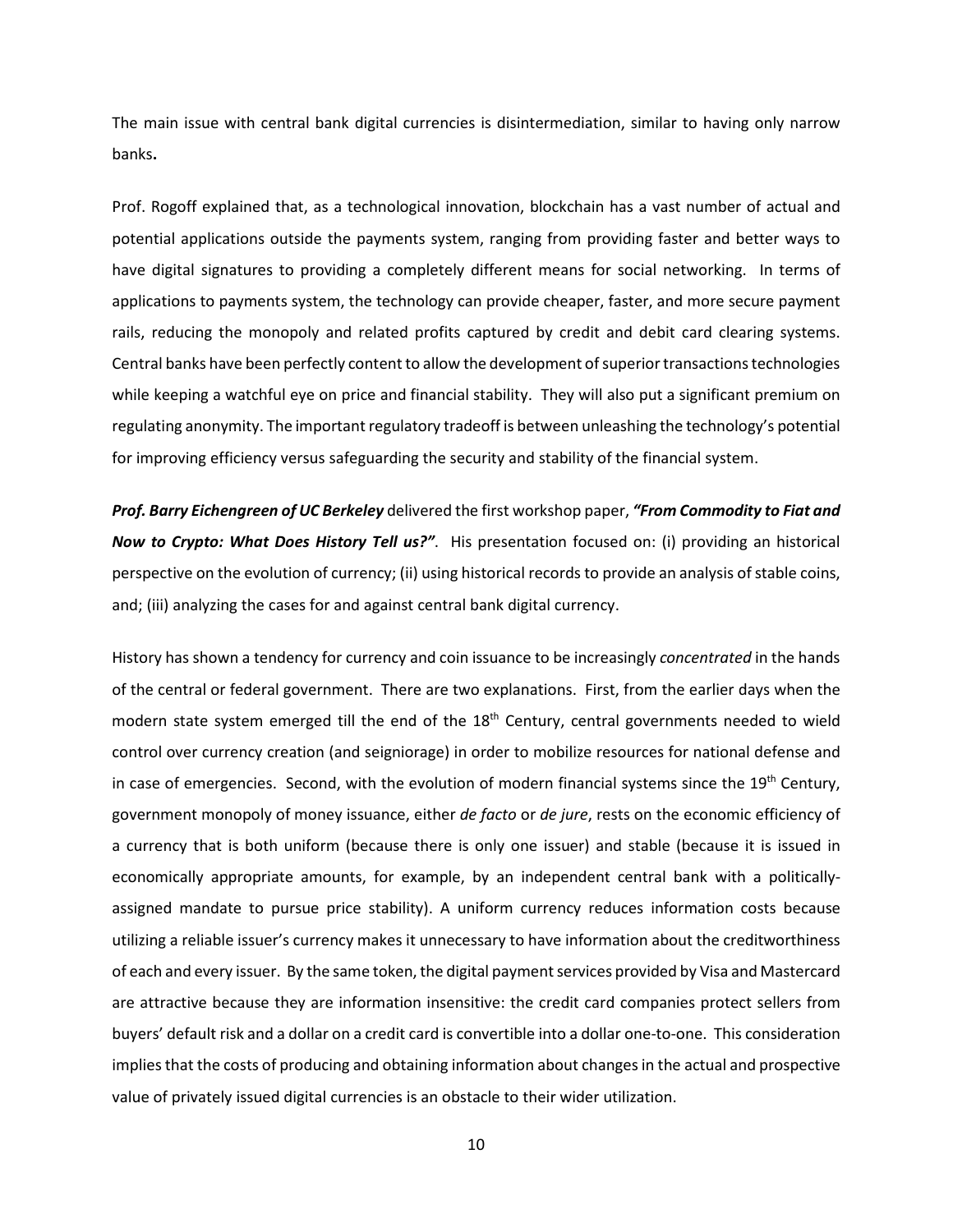Prof. Eichengreen pointed out that stable coins can be classified into four categories: fiat fully collateralized, crypto collateralized, partially collateralized and uncollateralized. The information efficiency consideration suggests that the first three are all inferior to a central bank cryptocurrency. For example, information asymmetry (between providers of a stable coin and coin-holders) on the value of collateral can lead to wild fluctuations of a coin's market price, speculative "runs," and huge costs and risks (on the part of the providers) to stabilize coin value. Unlike central banks, a stable coin provider cannot stipulate exchange controls (i.e., capital controls) against runs. Similarly, if they reduce the ratio of stable coin to collateral (when depleted by runs), they undermine the basis of the stable coin. The concept of uncollateralized stable coin appears to be underdeveloped, and Prof. Eichengreen noted, "It is not clear whether the architects of uncollateralized stable coins are conversant in that literature (on speculative attacks on pegged exchange rates)."

According to Prof. Eichengreen, over ninety central banks are exploring the possibility of issuing their own digital currencies, which can take the form of electronic accounts at the central bank. A central bank's digital unit could also circulate in a distributed fashion (held in mobile wallets or on electronic smart cards). The usage could be for wholesale payments only, or it could be extended to other forms of transactions.

Prof. Eichengreen described both negative and positive considerations. First, concentrating all digital currency transactions at the central bank would also concentrate operational risk. Second, CDBCs could induce runs on traditional banks as the public would be able to transfer their deposits at the push of a button. Limiting overall deposit size at the central bank would create a premium on central bank accounts, re-introducing the complexity of non-uniform currencies. Third, a central bank-based digital currency can generate more information for the monetary authority and make monetary policy more direct and effective – central banks can influence market interest rates more effectively and can set the policy interest rate below the zero lower bound; they can even provide targeted helicopter money to specific groups.

Prof. Eichengreen concluded that there is strong economic justification for a uniform digital currency and the national government is the only entity capable of credibly providing for it on a national scale. However, depending on further technological developments, the jury is still out on whether private digital currencies will be adopted more widely.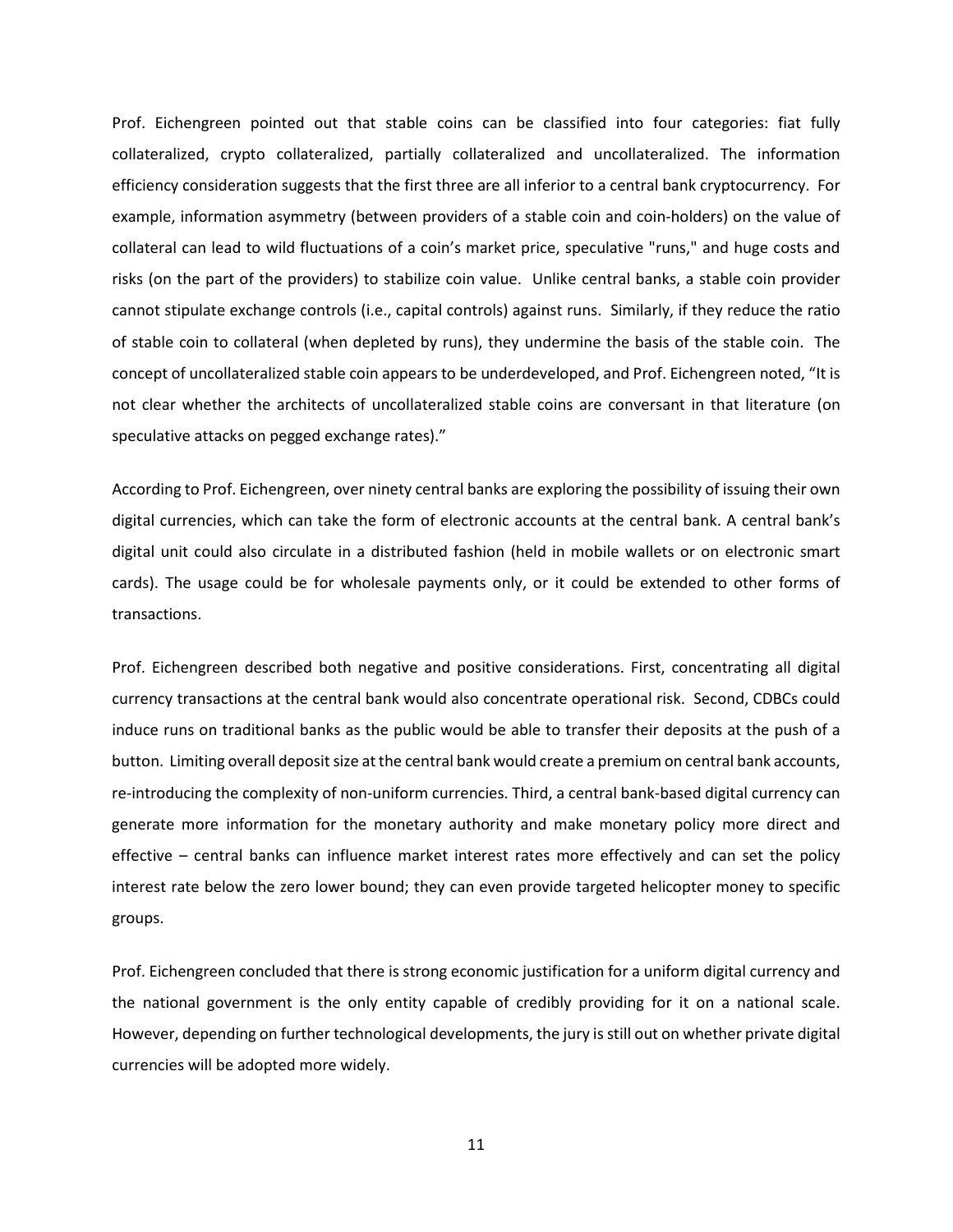*Prof. Randall Morck (University of Alberta),* agreed with Prof. Eichengreen's inferences on the historical experience. He pointed out that the tension between competing versus monopolistic money creation existed at the beginning of written history: ancient Egyptians used competing moneys – metals by weight, oils and grains by volume (Janssen 1975)<sup>[8](#page-11-0)</sup>. Private digital currencies so far have not served as an effective medium of exchange, unit of account and store of value because as Prof. Eichengreen explained, they incur high costs and are broadly inferior to fiat money in all three roles. Blockchain allegedly provides anonymity that may compensate for the costs; but at present, it largely facilitates illegal transactions: a study reveals that up to 70% of Bitcoin holdings and up to 60% of Bitcoin transactions are illegal (Foley et al. 201[9](#page-11-1))<sup>9</sup>. Furthermore, the energy requirements for maintaining the Bitcoin ledger restrict its scalability. Bitcoin mining already uses enough electricity to power Austria (Krause and Tolaymat 2018) and the environmental cost will only rise if Bitcoin is more widely used.<sup>[10](#page-11-2)</sup>

Prof. Morck concurred with Prof. Eichengreen that central bank digital currencies have their advantages. First, a CBDC would allow central banks to run more effective and direct monetary policy. Currently, central banks stimulate the economy by creating money to buy treasury securities, increasing their prices, lowering debt yields and bank interest rates, so as to encourage borrowing and stimulate aggregate demand. If everyone had a CBDC account, a recession-fighting central bank could directly inject new money into the accounts of low-income people who have higher marginal propensities to consume. Second, CBDC can eliminate the roughly 3% overhead costs in credit card payments or check clearing. The Bank of Canada has successfully tested such a system for buying and selling goods, stocks, and foreign exchange. The trade-off is the cost in building geographically separated backup computers to safeguard against operation risk. Prof. Morck raised the point that commercial banks, credit card companies, securities brokers, stock exchanges, and providers of all manner of back-office settlement services would lobby intensely to prevent such efficiency (Duffie 2019) $<sup>11</sup>$ , while Big Finance is also a formidable foe</sup> (Johnson and Kwak 2010). $12$ 

<span id="page-11-0"></span> <sup>8</sup> Janssen, Jozef. 1975. *Commodity Prices from the Ramessid Period: An economic study of the village of necropolis workmen at Thebes*. Brill.

<span id="page-11-1"></span><sup>9</sup> Foley, Sean, Jonathan R. Karlsen & Tālis J. Putniņš. 2019. Sex, drugs, and bitcoin: How much illegal activity is financed through cryptocurrencies? *Review of Financial Studies* 32(5)1798-1853.

<span id="page-11-2"></span><sup>10</sup>Krause, Max & Thabet Tolaymat. 2018. Quantification of energy and carbon costs for mining cryptocurrencies. *Nature Sustainability* 1, 711–718

<span id="page-11-3"></span><sup>11</sup>Duffie, Darrell. 2019. Digital Currencies and Fast Payment Systems: Disruption is Coming." Unpublished manuscript, Stanford University.

<span id="page-11-4"></span><sup>12</sup> Johnson, Simon, and James Kwak. 2010. *13 bankers: The Wall Street takeover and the next financial meltdown*. Vintage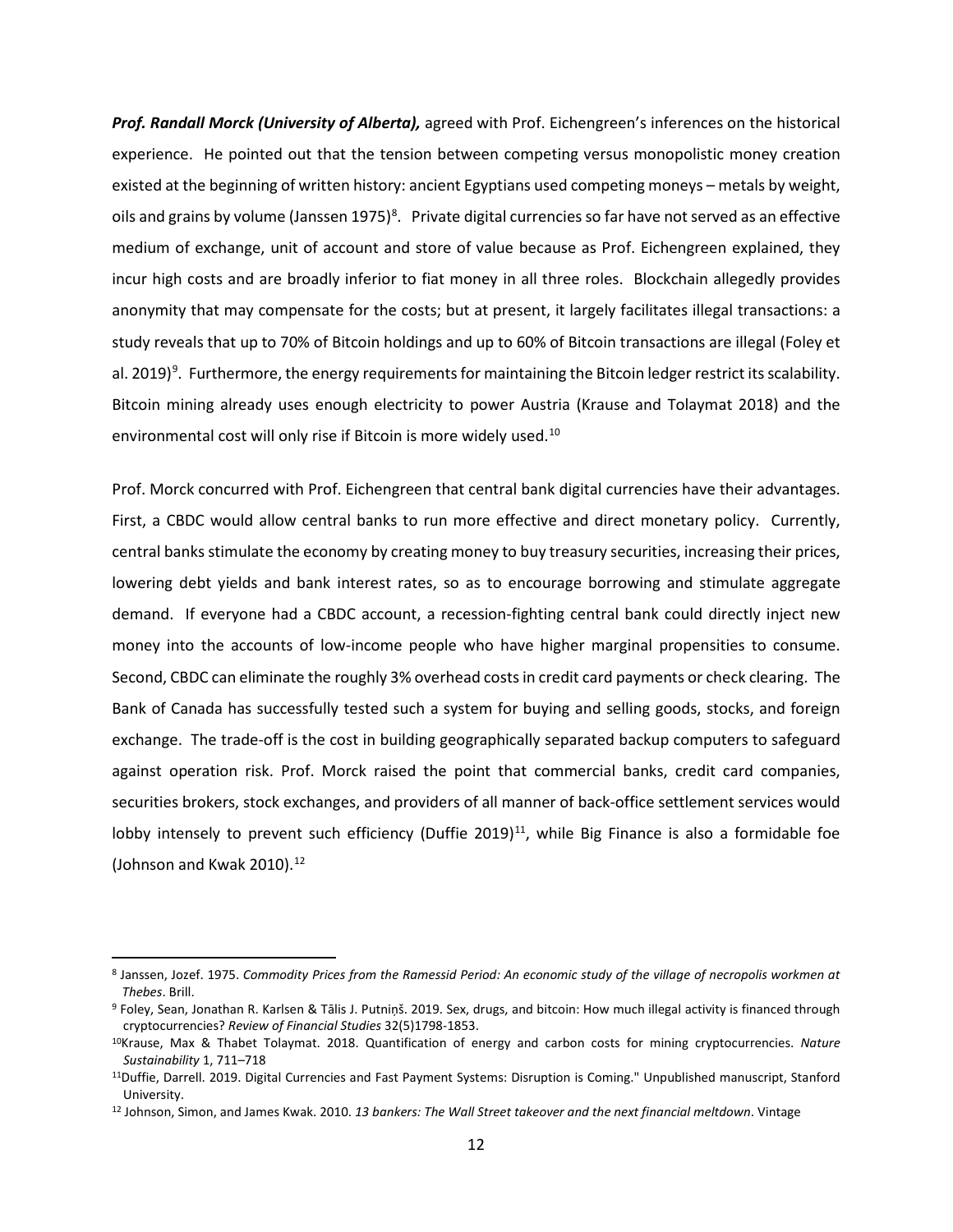*Prof. Markus Brunnermeier, Princeton University,* presented his thinking (based on his joint work with *Dr. Dirk Niepelt* of Study Center Gerzensee and University of Bern) on *"the co-existence of private digital currencies and central bank currencies."* Private sector digital currencies are based on decentralized record keeping while a central bank issued digital currency is based on centralized record keeping. The decentralized approach has rigorous competition in validating an entry, but the proof of work consumes huge energy and effort. (The economic gain to taking stock of records and creating a fake entry can be huge.) In the centralized approach, entries are validated by the issuer which is cost-efficient. However, the issuer can over time be tempted to change the digital currency's value (seigniorage). Prof. Brunnermeier termed the three considerations – degree of centralization, correctness, and cost efficiency – *a digital currency trilemma*. Private digital currencies and central bank digital currency can achieve only two, but not all three, considerations.

Prof. Brunnermeier clarified some important characteristics of CBDCs. CBDCs, if available to all residents, can displace deposits. A concern is whether this triggers runs on banks and disrupts investments. Prof. Brunnermeier pointed out that CBDC is fundamentally equivalent to narrow money and has been proposed both in Continental Europe (Vollgeld) and the US (Chicago plan). First, a central bank can still provide deposits to banks for intermediation. Thus, CDBC would not affect private sector banks' access to deposits and should not reduce private sector investment. Second, while CBDC allows speedy transfer of deposits from banks to a central bank, the same central bank can equally speedily provide liquidity to banks at risk of a run. Third, while widespread reallocation of bank deposits into CBDC can erode bank profits, banks can be compensated if it is deemed desirable by the public.

*Prof. Danny Quah, Dean of LKYSPP at NUS*, focused his comments on the potential implications of greater utilization of digital payments platforms in general, rather than addressing DLT. First, he posited that greater utilization of digital payments may lead to information management issues. Digitization in means of payment and store of value calls for strong cyber-security protection. At the same time, there could be tension between the rights to privacy and anonymity vs authorities' rights to know for legitimate purposes and for public policy formation purposes. Digital means also lower information and access barriers, potentially raising financial inclusivity, e.g., in poor rural areas. Data integration can lead to effective dashboards that lower transaction costs, e.g., in matching buyers and sellers, and predictive rather than reactive public policy making. He thought that building trust is a challenge to all of these exciting viable developments but that legal systems are currently ill-equipped to manage the widespread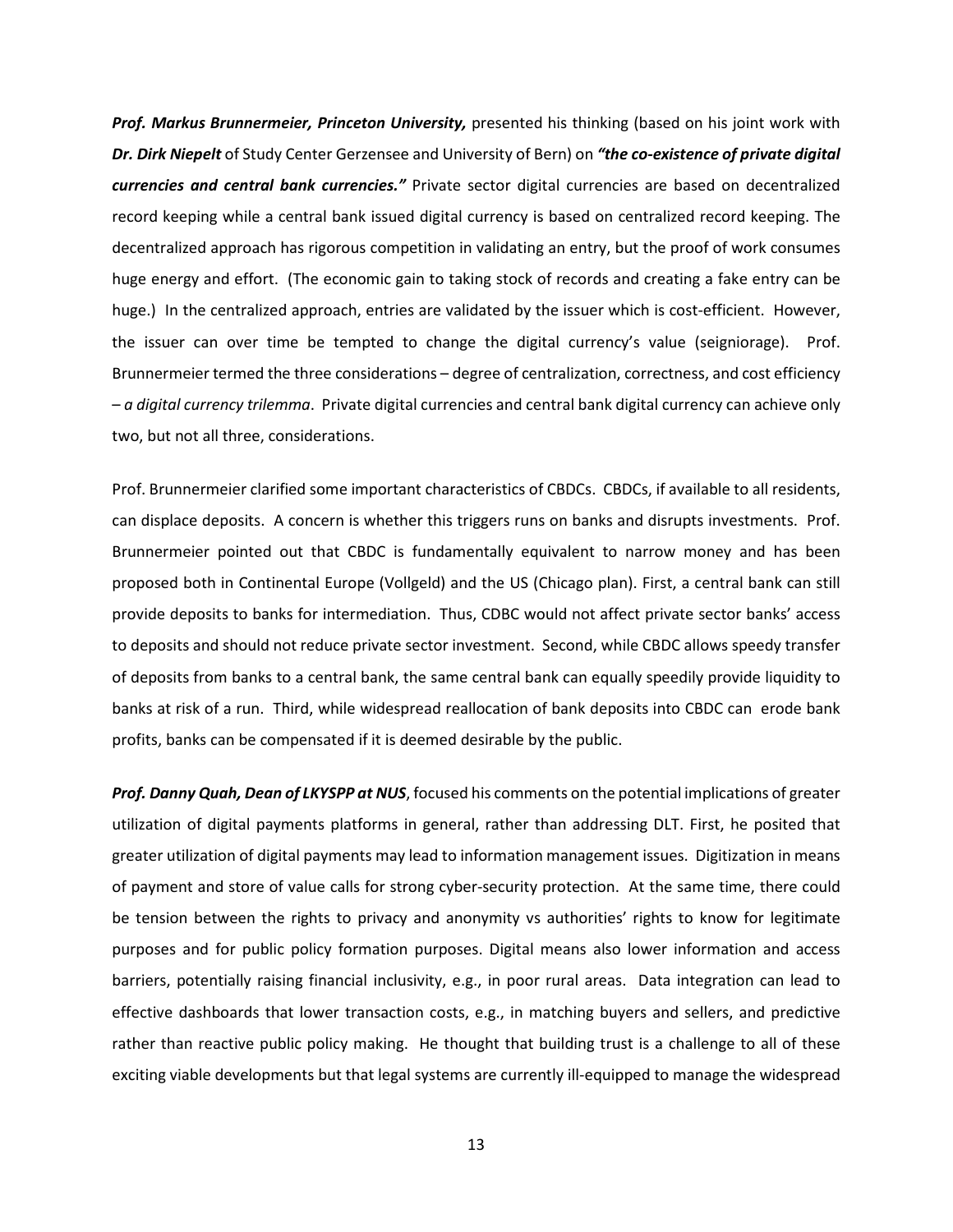adoption of digital payments. He suggested that the answer may be a private-public partnership on digital currency provision, rather than competition, to alleviate concerns.

*Prof. Charles Engel (U of Wisconsin Madison)* considered *"Implications of digital currency on the international monetary system and monetary policy,"* conditional on private digital currencies becoming viable and established, even though many uncertainties remain.

Prof. Engel pointed out that anonymity of private digital currencies makes it much easier to evade capital flows management policies. The "traditional" view of economists (and the IMF) is that free capital flows is desirable for efficiency considerations, and that capital controls are costly to enforce and induce corruption. However, there are situations in which the ability to monitor and manage capital flows is desirable: (i) to stop transactions stemming from illegal activities from crossing borders; (ii) when individual investors do not internalize the externality in home investment; and (iii) when incomplete information can lead to undesirable mismatch in currency exposures of assets and liabilities and in term structure, and may even lead to bubbles. Indeed, countries need to have measures to mitigate volatility in exchange rates or capital flows to maintain price and financial system stability. While preference for anonymity may motivate the development of private digital currencies, the contribution of anonymity to social welfare is questionable.

Prof. Engel believed that private digital currencies are unlikely to replace government currencies for wellmanaged economies, whose central banks have been successful in maintaining price stability. However, they can be a disciplining force on governments motivated by seigniorage, just like dollarization, or like currency substitution in which unreliable home currencies will be substituted by other currencies or even commodities.

Still, private digital currencies would only present a marginal immediate "threat" to monetary policy and the international financial system, except for facilitating the evasion of capital controls. The challenges for the future depend completely on how the role of digital currencies evolves: how widely they are used in transactions and are held as reserves.

A central bank digital currency, if developed and available to the public, has implications for monetary policy. Prof. Engel's starting point is that central bank digital currency is the ultimate safe asset, for its default risk is lower than bank deposits and its transaction and handling costs are lower than Treasury bills. This leads to two considerations.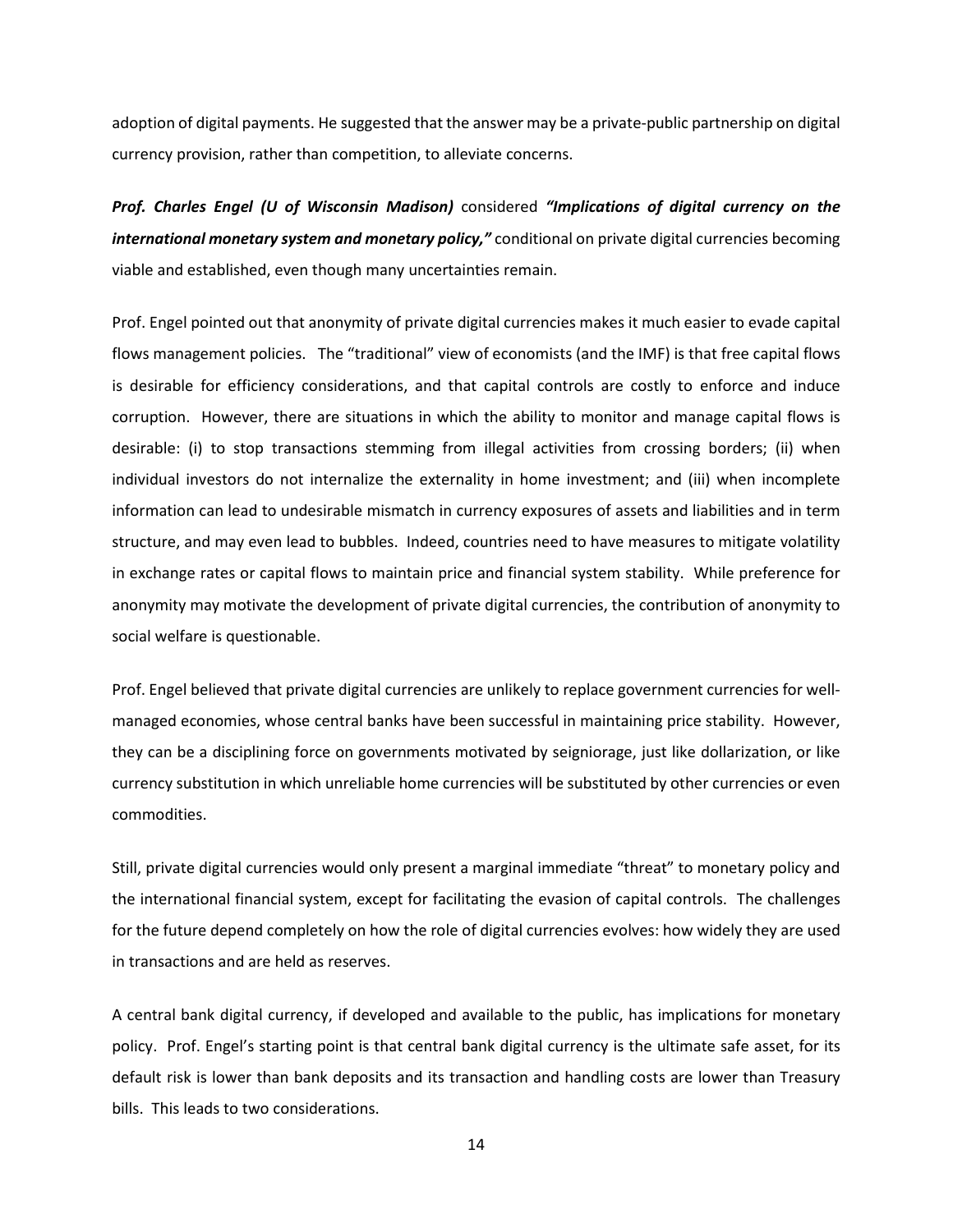First, commercial banks may be concerned about losing deposits. They still have a role in maturity transformation. However, their funding will become more expensive and lending cost will rise. A suggestion is that a central bank can provide funding to commercial banks, but that raises the need for vigilant regulators to safeguard against moral hazard problems.

Second, Prof. Engel raised a conjecture that a reliable central bank's digital currency is a safe asset and an economy may then in aggregate adjust its portfolio towards this safe asset. Greater holdings of this safe asset may encourage more lending and borrowing in local currency. Correspondingly, there will also be less of a need to invoice trade in the US dollar. This may mitigate the international financial system's strong reliance on the US dollar.

**Prof. Andrew Rose (U C Berkeley, Dean NUS Business School 2019)** agreed with the main conclusion that private sector digital currencies would have little immediate effect on monetary policy or the international monetary system, except that they facilitate the loosening of capital controls. He added that electronic payment arrangements are already quite prevalent so that "money" is mostly digital, but these technological innovations have not compromised the effectiveness of monetary policy. However, the potential of digital currency to increase capital mobility over time may make the choice between fixed exchange rate and monetary sovereignty sharper.

Prof. Rose commented that private digital currencies, even in aggregate, are fairly small: the total stock of them is less than 2% of worldwide currency and less than 4% of daily foreign exchange transactions. Because of the volatility stemming from their inelastic supply, private digital currencies do not meet the requirements of being money: a medium of exchange, unit of account and store of value. If the objective of creating a private digital currency is to discipline the central bank's monopoly on money supply, most digital currencies fail. More fundamentally, it is not clear if private (decentralized) digital currencies can be algorithmically designed to stabilize prices, counter business cycles and serve as a lender of last resort, all of which are currently functions residing with the monetary authority.

Prof. Rose argued that a central bank digital currency can indeed give a monetary authority the flexibility to offer negative interest rates. A central bank, however, needs to safeguard against hacking and create its own KYC (know your client) protocols and risks substituting practices for commercial banks' deposits. He further pointed out that with or without a central bank digital currency, the monetary authority's policy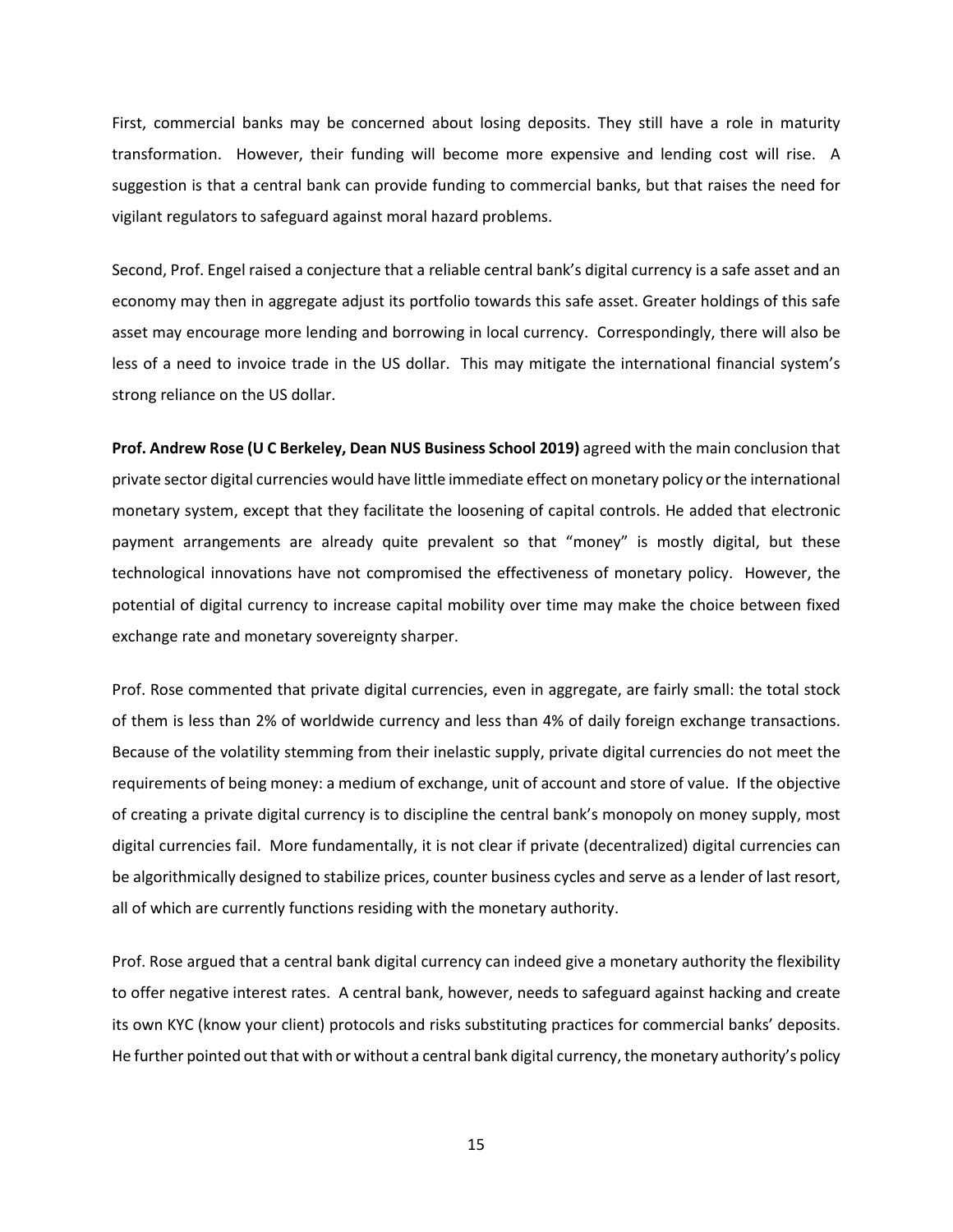assignment remains: a society gives its central bank power and independence in return for price and financial stability.

**Mr. Robleh Ali (Digital Currency Initiative, MIT Media Lab)** gave a presentation based on his work, "*The Structure of Digital Fiat Currencies.*" He suggested that a digital fiat currency, either issued by a central bank or by a private entity, can be provided to the financial system in the future to reduce entry barriers and improve efficiency. Currently, payment systems comprise an operator running the system and members providing services to end-users. This *centralized* control of systems deters competing entrants. The control's core function is to prevent double spending (*correctness*), which is accomplished by having well-enforced contractual obligations and regulations extrinsic to technology. To enforce, only trusted new entrants are granted permission to join and there will be heavy penalties if rules are not followed.

Bitcoin, using distributed ledger technology, makes rules and enforcement intrinsic to technology. It is a *decentralized* system that solves the no double payment problem without the need to screen and monitor trusted participants. The system rejects any transaction that does not follow its rules. Indeed, all participants inside a Bitcoin system have to *validate* a record *(confirm correctness)*. However, the only requirement for a participant to join the system is running the software necessary to conform to the protocol: it is largely an open system, the integrity of which is based on the system's intrinsic rules and protocol. The distinction between the controlled system and the open system is the extrinsic trust requirement in the former; the higher the requirement, the higher the entry barrier.

Mr. Ali proposed an intermediate system that addresses some of the problems associated with Bitcoin's completely decentralised ledger structure, while retaining some features of distributed ledger technology that allow for greater security and privacy for users relative to the centralised ledgers in the status quo. Essentially, the proposed system is built up from multiple different ledgers recording transactions for the same fiat currency. Each ledger (cell) in the system has its own issuer which holds central bank money equal to the amount of digital fiat currency issued in the cell. This 100 percent backing is vastly different from Bitcoin which has zero backing. In addition to the backing, the issuer is responsible for the software and protocol used to make transactions within its own cell. The cell will also have validators recording and updating copies of its transaction ledger. The validators can use Cryptokernel (a blockchain-based toolkit developed at the *MIT Digital Currency Initiative*) which allows the validators to be separate from the issuer. Transactions among cells are based on a "trustless" arrangement: rules are intrinsic to the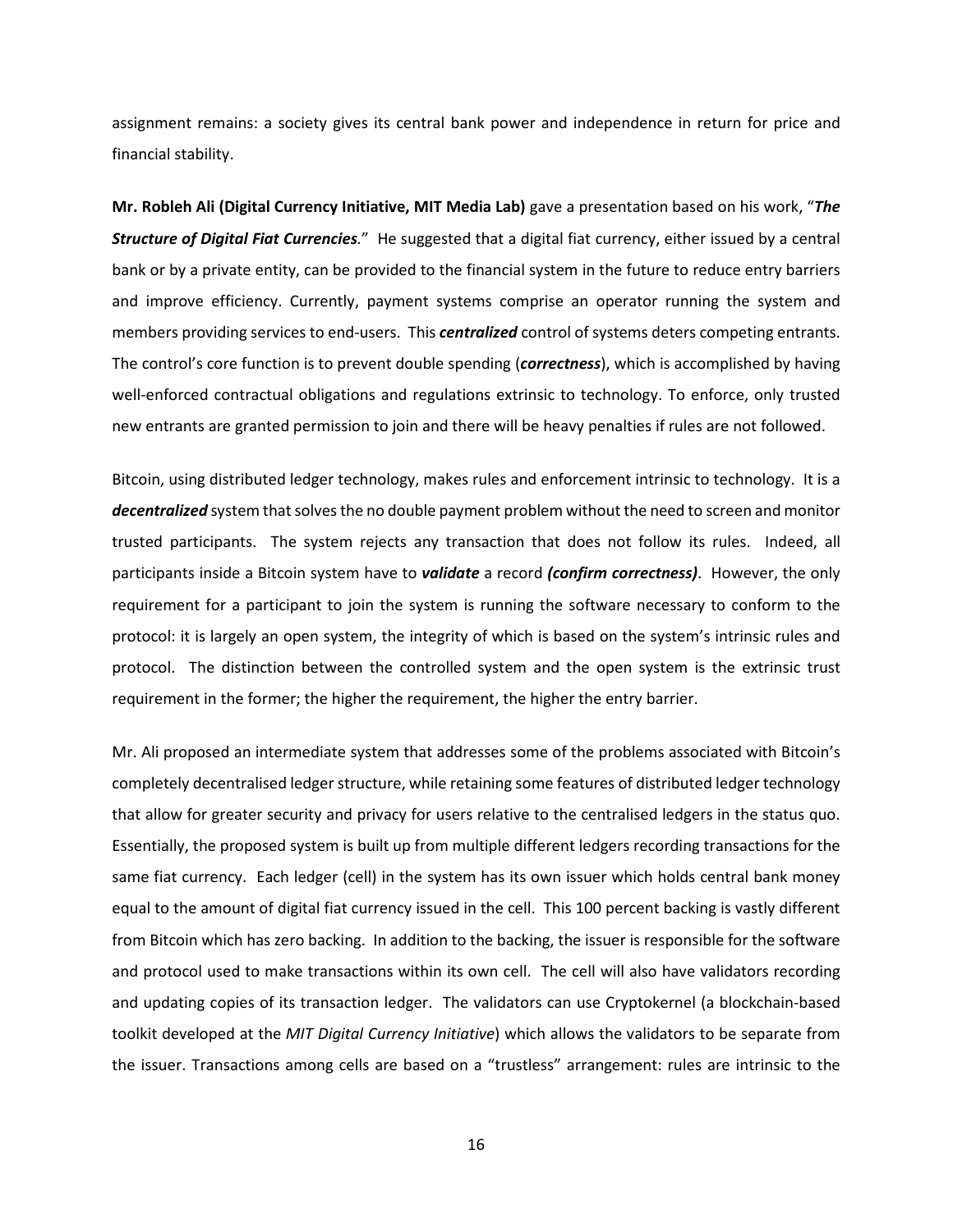technology, e.g., via all cells adopting Hashed Timelock Contracts. This trustless intermediation system lowers barrier to entry.

Besides providing competition to existing payment systems, such an alternative infrastructure also diversifies operational failure risks due to cyberattacks.

**Dr Prateek Saxena** (NUS) commented that decentralization strengthens systems resilience because there will be no single point of failure. He added that tokenization allows fractional ownership and improves liquidity. Overall, blockchain technology has many innovative applications that are scalable and resilient.

**Prof. David Yermack (Stern NYU)** presented his work on "*How private digital currencies affect government policy*," co-authored with Max Raskin (NYU Law School) and Fahad Saleh (McGill University). He first presented a simple but useful classification of digital currencies along two axes: state-sponsorship and centralization. A digital currency can be private orstate sponsored, which includes legal enforcement that privileges the digital currency, e.g., legal tender laws or taxation on competing money. Centralization pertains to formal barriers to entry that prevent participation in the writing and validating process of a crypto-currency network. To illustrate, the authors pointed out that Bitcoin is private and decentralized, digital currencies run by a closely held company (e.g., Google Wallet and Apply Pay) are private and centralized, a central bank digital currency is state sponsored and centralized while no candidate emerges for the state sponsored decentralized category.

The vision is that a private decentralized digital currency, e.g., the Bitcoin, is an "e-currency based on cryptographic proof, without the need to trust a third-party middleman" making money "secure and transactions effortless." The creation of private digital currencies offers an opportunity to examine the impact that alternative digital currencies have on unstable sovereign currencies in countries like Turkey and Argentina, as well as their fiscal and regulatory policies. The authors formalized a simple model comprising several propositions. First, a private sector-created digital currency offers the public the scope to diversify their asset holdings. Second, while a self-interested government would collect returns to assets and hence seigniorage, it cannot collect seigniorage on a private sector digital currency. Thus, the private sector digital currency effectively disciplines the government in collecting seigniorage. Citizens' welfare gain is greater the more the diversification benefit; that is, the more negatively returns to productive assets and to digital currency as an asset class are correlated. The authors conclude that "The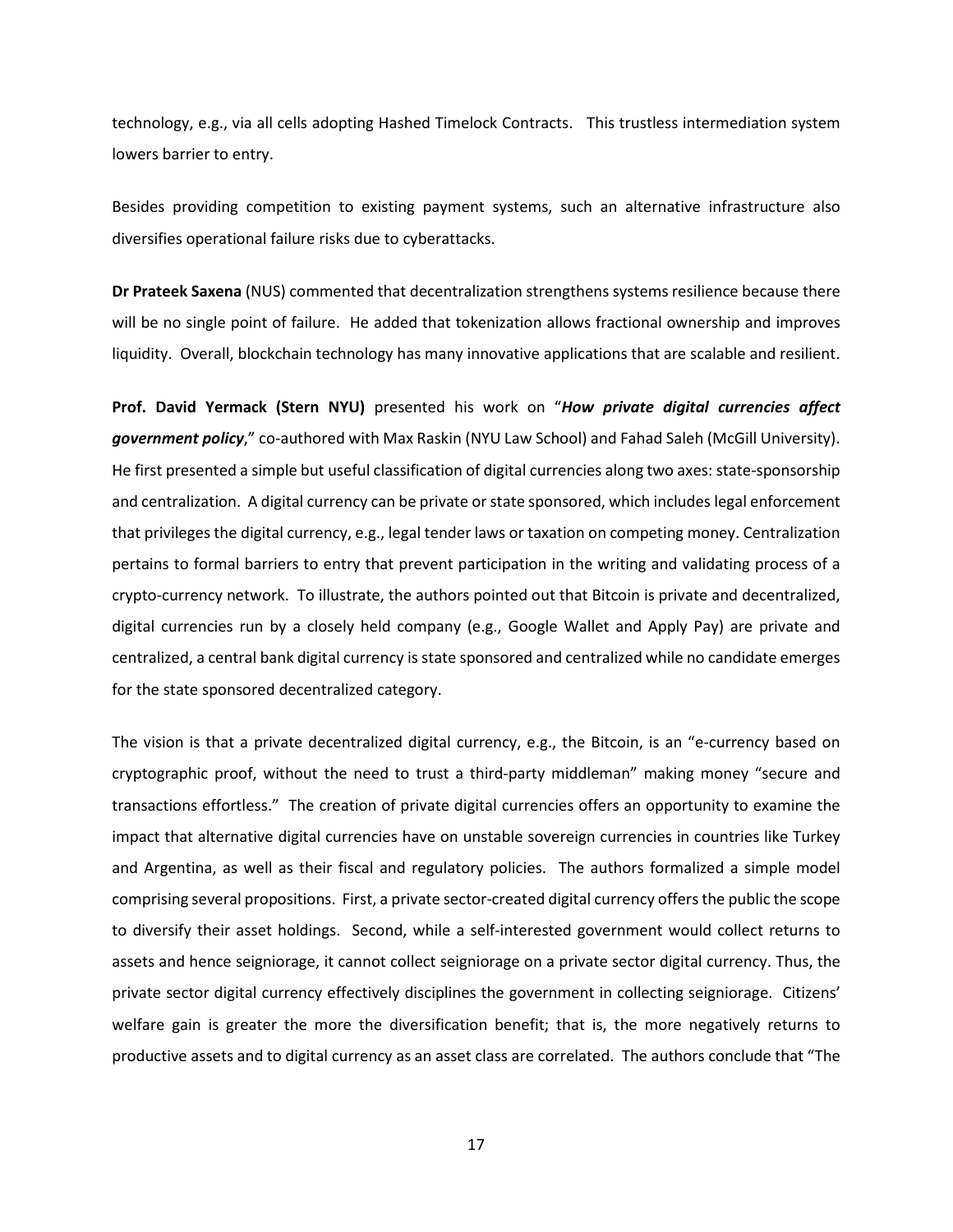history of money … suggests that there will always be a demand for a non-state currency that serves as a check on the inflationary monetary tendencies."

**Prof. Gur Huberman** of Columbia Business School commented that the typology was useful. He pointed out that Prof. Yermack's analysis is more likely to apply in corrupt regimes. A private decentralized digital currency is owned by no one, rules are fixed by a protocol and participants are price-takers. Thus, there is no issue of rent extraction. Prof. Huberman raised further important questions: who supplies digital currency? How desirable is it to exclude the transfer of illegally obtained wealth? Is a digital currency, which has no underlying value, an asset? Is some flexibility in levying seigniorage desirable?

**Mr. Ravi Menon**, MD MAS, moderated a central bankers' panel which comprised **Dr. Agustin Carstens**, General Manager of BIS and **Ms. Cecilia Skingsley**, Deputy Governor of the Sveriges Riksbank. In his opening remarks, Mr. Menon highlighted that practitioners are concerned about the use of private digital currencies as investment and retirement products which bypass the central bank as the settling authority. He also stated that current cross-border payment systems are costly because they utilize old technology and because of the presence of multiple middlemen. However, the application of the blockchain technology has brought down costs (e.g., MAS' project Ubin leverages on blockchain-based transactions to streamline cross-border payments) and CBDCs could be another application of such technology.

**Dr. Carstens** provided a taxonomy of money, based on: issuer (central bank or not); form (digital or physical); accessibility (open or restricted); and technology (account-based or token-based). He further pointed out that while general usage of card payments has gone up, cash in circulation varies a great deal around the world e.g., Japan and India still have significant amounts of cash in circulation while Sweden has seen a significant fall in theirs. Dr. Carstens noted that the current system can already support domestic real-time gross settlement around the clock, though he admitted that there may be issues with cross-border payments as highlighted by Mr. Menon. He therefore did not see an urgent need for a blockchain-based means of payment. On the topic of CBDC, he noted that while a considerable number of central banks were looking into both wholesale and retail digital currencies, not many are committed to the actual development and issuance of CBDCs, as the demand for them is still muted. In terms of financial stability, Dr. Carstens also cautioned that the adoption of digital currencies means that there is an increased risk of technical vulnerabilities stemming from the nature of the technology, on top of the inherent financial market risks that already exist today.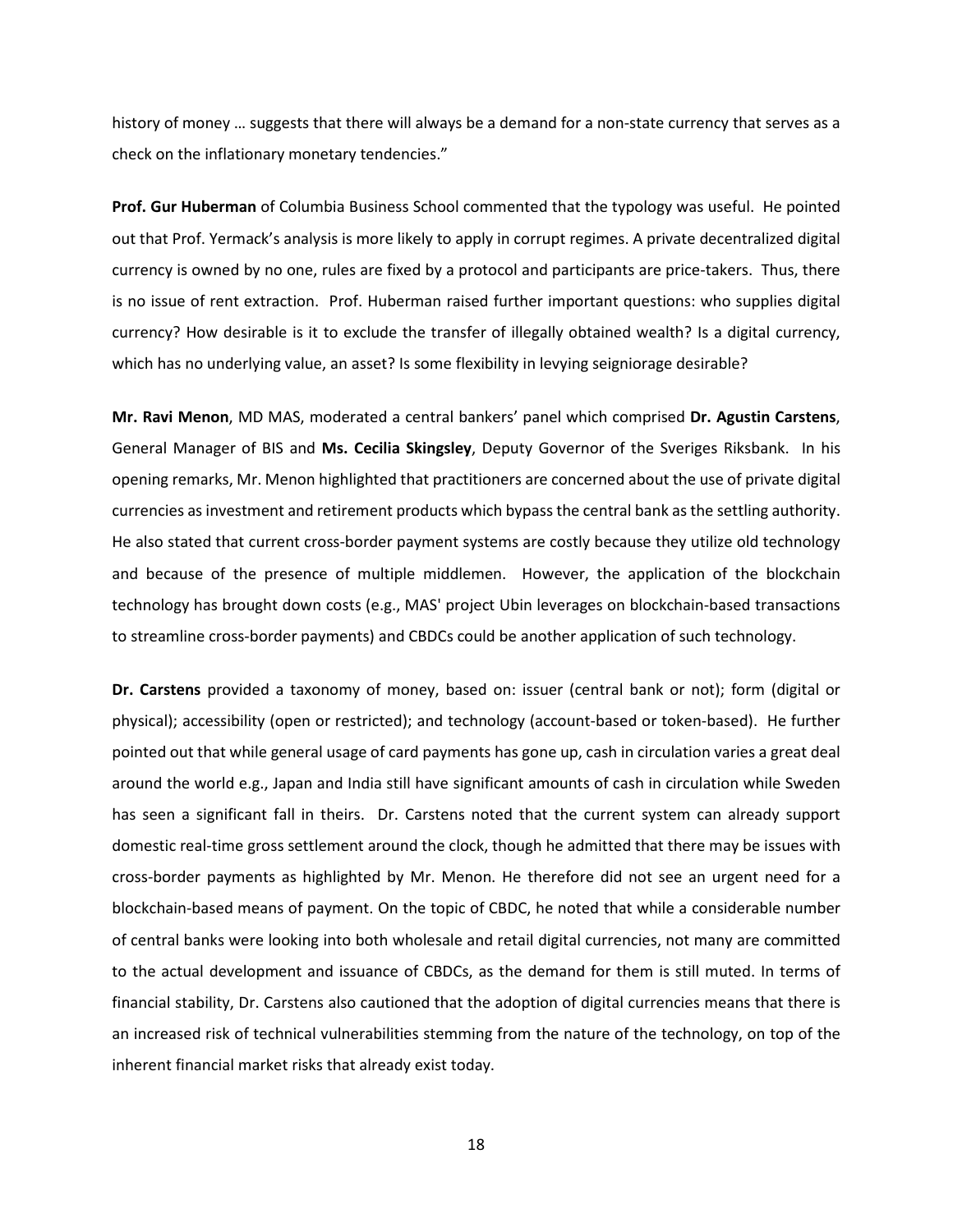**Ms Skingsley** highlighted that her country's cash in circulation had dropped by 50 per cent over the past 10 years and is now just 1% of GDP. Indeed, businesses are now not obliged to accept cash. She said that a CBDC can be account-based or token-based with wide or limited scope. A CBDC with wide accessibility could be a transmission mechanism for interest rates that would facilitate monetary policy. She also discussed Sweden's focus on public-private partnerships to build digital payments systems that can retain widespread use of and public trust in the national currency.

**Prof. Franklin Allen** (Imperial College, London) discussed "*Digital tokens and financial regulations.*" ICOs are done in a number of ways; a typical sequence of events is that the party making the ICO will issue a "White Paper" describing the nature of the technology being funded and the uses the technology can be put to. Potential investors can raise questions before an initial sale of "coin" is made. Promoters use the funds raised to implement the promised project while coins can be traded on cryptocurrency exchanges.

Prof. Allen referred to Cohney et al. (2018), which compared the governance of ICOs and protection of investors through computer code, and found that the ICO code and ICO disclosures often do not match.<sup>[13](#page-18-0)</sup> Kaal (2018) points to several advantages of ICOs compared to conventional ways of raising capital, e.g., ICOs enable borderless online sales enabling promoters to bypass the usual legal and jurisdictional hurdles, continuous access to trade around the clock, and providing liquidity to investors faster than other forms of capital formation, e.g., venture capital funds.<sup>[14](#page-18-1)</sup> However, the lack of regulatory oversight and legal recourse to the promoters is a major drawback.

ICOs raise a whole set of interesting regulation issues but many countries are still silent on their regulatory status. Countries like China and South Korean have banned ICOs outright while the US's SEC Report of Investigation (July 2017) found that a blockchain-based token qualified as a security requiring registration under the Securities Act of 1933. The UK adopts a "regulatory sandbox" approach.

The dilemma in this area is how to prevent scams without hampering innovation. Unlike other products, relying on investors' due diligence may not sufficiently safeguard against fraud as the required combination of computer science, legal and finance skills needed to understand ICOs are rare.

<span id="page-18-0"></span> <sup>13</sup> See Cohney, S., D. Hoffman, J. Sklaroff and D. Wishnick (2018). "Coin-Operated Capitalism," working paper, University of Pennsylvania, SSRN-id3215345

<span id="page-18-1"></span><sup>&</sup>lt;sup>14</sup> See Kaal, W. (2018). "Initial Coin Offerings: The Top 25 Jurisdictions and their Comparative Regulatory Responses," working paper, University of St.Thomas School of Law, SSRN-id3117224.